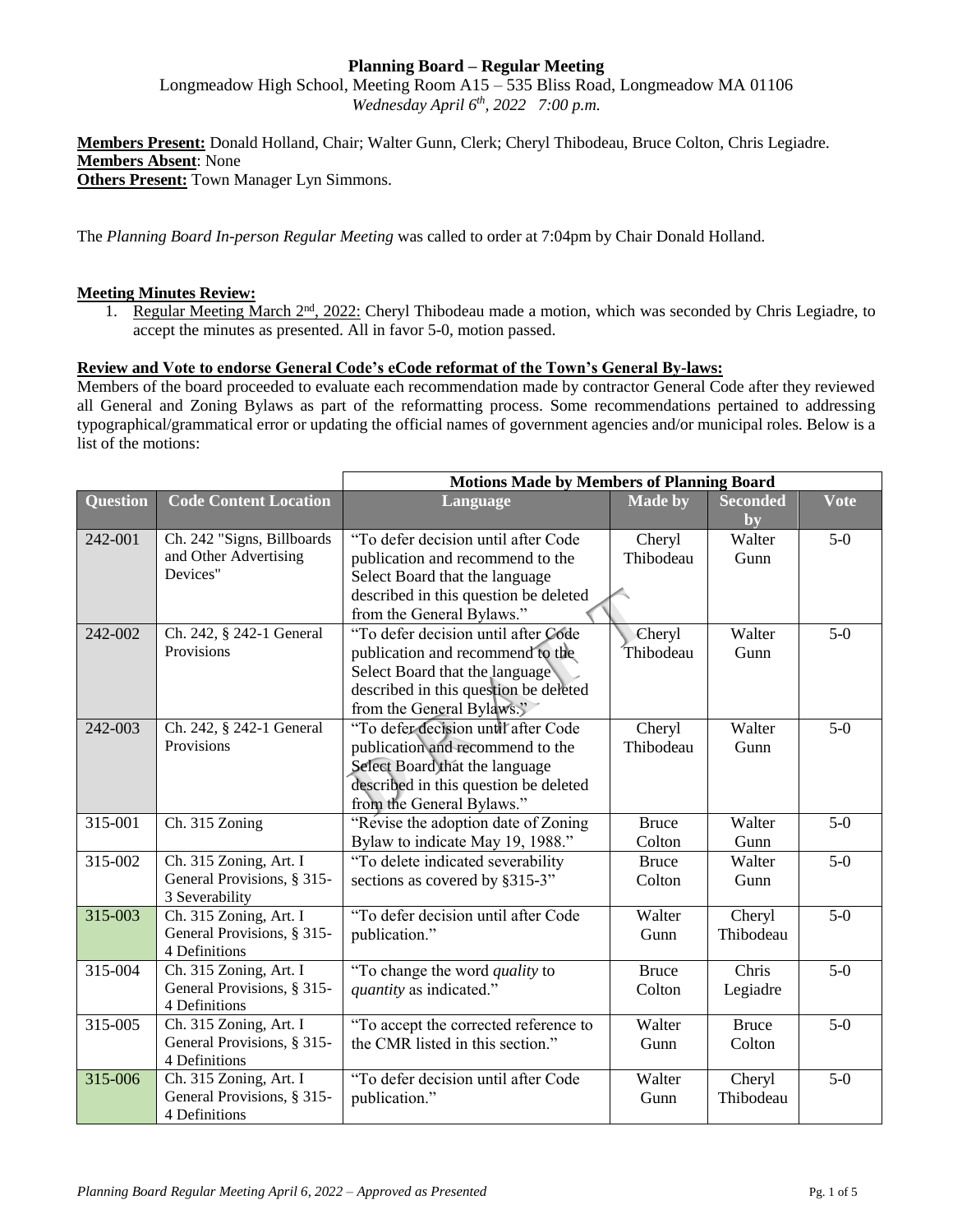| 315-007     | Ch. 315 Zoning, Art. I<br>General Provisions, § 315-                                                           | "To defer decision until after Code<br>publication."                                                                                                                                                                                                                                                                                                                                                                                      | Walter<br>Gunn         | Cheryl<br>Thibodeau    | $5-0$ |
|-------------|----------------------------------------------------------------------------------------------------------------|-------------------------------------------------------------------------------------------------------------------------------------------------------------------------------------------------------------------------------------------------------------------------------------------------------------------------------------------------------------------------------------------------------------------------------------------|------------------------|------------------------|-------|
| $315 - 008$ | 4 Definitions<br>Ch. 315 Zoning, Art. II<br>Administration and                                                 | "Change Board of Appeals to Zoning                                                                                                                                                                                                                                                                                                                                                                                                        | <b>Bruce</b><br>Colton | Chris<br>Legiadre      | $5-0$ |
|             | Enforcement, § 315-7<br><b>Board of Appeals</b>                                                                | <b>Board of Appeals"</b>                                                                                                                                                                                                                                                                                                                                                                                                                  |                        |                        |       |
| 315-009     | Ch. 315 Zoning, Art. II<br>Administration and<br>Enforcement, § 315-7<br><b>Board of Appeals</b>               | "To revise reference to MGL $c40A$ , §<br>$12.$ "                                                                                                                                                                                                                                                                                                                                                                                         | <b>Bruce</b><br>Colton | Cheryl<br>Thibodeau    | $5-0$ |
| 315-010     | Ch. 315 Zoning, Art. II<br>Administration and<br>Enforcement, § 315-7<br><b>Board of Appeals</b>               | "Create an Option 3 that indicates<br>that this question is to be referred to<br>Town Counsel."                                                                                                                                                                                                                                                                                                                                           | Cheryl<br>Thibodeau    | Walter<br>Gunn         | $5-0$ |
| 315-011     | Ch. 315 Zoning, Art. II<br>Administration and<br>Enforcement, § 315-7<br><b>Board of Appeals</b>               | "To change Inspector of Buildings<br>to Building Commissioner."                                                                                                                                                                                                                                                                                                                                                                           | Walter<br>Gunn         | Cheryl<br>Thibodeau    | $5-0$ |
| 315-012     | Ch. 315 Zoning, Art. II<br>Administration and<br>Enforcement, § 315-7<br><b>Board of Appeals</b>               | "To eliminate the conflict with § 315-<br>9B, C and D as explained by General<br>Code and change 10 days to 30 days in<br>§ 315-7B."                                                                                                                                                                                                                                                                                                      | Chris<br>Legiadre      | Walter<br>Gunn         | $5-0$ |
| 315-013     | Ch. 315 Zoning, Art. II<br>Administration and<br>Enforcement, § 315-9<br>Violations and penalties;<br>remedies | "To revise as follows: a fine of \$100"                                                                                                                                                                                                                                                                                                                                                                                                   | <b>Bruce</b><br>Colton | Chris<br>Legiadre      | $5-0$ |
| 315-014     | Ch. 315 Zoning, Art. II<br>Administration and<br>Enforcement, § 315-9<br>Violations and penalties;<br>remedies | "To revise as follows: Except as<br>otherwise provided in this bylaw, any<br>violation of the provisions of this<br>bylaw, the conditions of a permit<br>granted under this bylaw, or any<br>decision rendered by the Zoning<br><b>Board of Appeals or Planning Board</b><br>under this bylaw shall be liable to a<br>fine of \$100 for each violation. Each<br>day that such violation continues<br>shall be deemed a separate offense." | Walter<br>Gunn         | Cheryl<br>Thibodeau    | $5-0$ |
| 315-015     | Ch. 315 Zoning, Art. II<br>Administration and<br>Enforcement, § 315-9<br>Violations and penalties;<br>remedies | "To defer decision until after Code<br>publication."                                                                                                                                                                                                                                                                                                                                                                                      | Walter<br>Gunn         | <b>Bruce</b><br>Colton | $5-0$ |
| 315-016     | Ch. 315 Zoning, Art. II<br>Administration and<br>Enforcement, § 315-9<br>Violations and penalties;<br>remedies | "To create a new option that indicates<br>Do not revise or change this code<br>content"                                                                                                                                                                                                                                                                                                                                                   | Walter<br>Gunn         | Chris<br>Legiadre      | $5-0$ |
| 315-017     | Ch. 315 Zoning, Art. II<br>Administration and<br>Enforcement, § 315-9<br>Violations and penalties;<br>remedies | "To defer decision until after Code<br>publication."                                                                                                                                                                                                                                                                                                                                                                                      | Chris<br>Legiadre      | Walter<br>Gunn         | $5-0$ |
| 315-018     | Ch. 315 Zoning, Art. III<br>Zones, § 315-10 Divisions<br>of Zones                                              | "To choose the Do Not Revise<br>option."                                                                                                                                                                                                                                                                                                                                                                                                  | Donald<br>Holland      | <b>Bruce</b><br>Colton | $5-0$ |
| 315-019     | Ch. 315 Zoning, Art. III<br>Zones, $§$ 315-11 Zoning<br>Map                                                    | "To keep date as January 1991 but<br>add 'as amended'"                                                                                                                                                                                                                                                                                                                                                                                    | Walter<br>Gunn         | Cheryl<br>Thibodeau    | $5-0$ |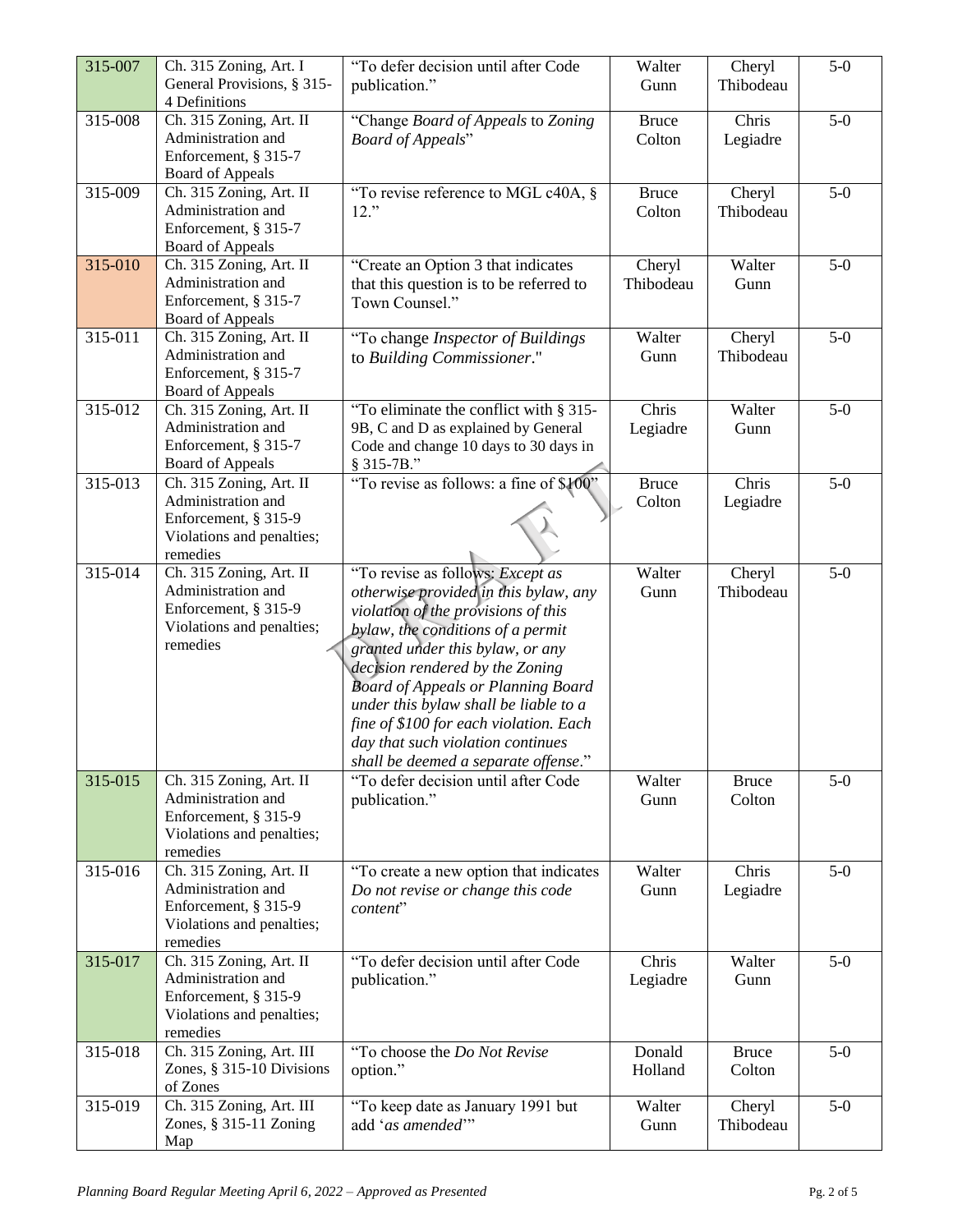| 315-020 | Ch. 315 Zoning, Art. III<br>Zones, § 315-15                                                                | "To update to Select Board"                                                                                                                                                                                               | Walter<br>Gunn         | Cheryl<br>Thibodeau    | $5-0$                                    |
|---------|------------------------------------------------------------------------------------------------------------|---------------------------------------------------------------------------------------------------------------------------------------------------------------------------------------------------------------------------|------------------------|------------------------|------------------------------------------|
|         | Floodplain Zone                                                                                            |                                                                                                                                                                                                                           |                        |                        |                                          |
| 315-021 | Ch. 315 Zoning, Art. III<br>Zones, § 315-15<br>Floodplain Zone                                             | "To delete Water and Sewer<br>Commission"                                                                                                                                                                                 | Walter<br>Gunn         | Cheryl<br>Thibodeau    | $5-0$                                    |
| 315-022 | Ch. 315 Zoning, Art. IV<br>Use Regulations, § 315-26<br>Moving of earth                                    | "To defer decision until after Code<br>publication."                                                                                                                                                                      | Cheryl<br>Thibodeau    | Donald<br>Holland      | $5-0$                                    |
| 315-023 | Ch. 315 Zoning, Art. IV<br>Use Regulations, § 315-26<br>Moving of earth                                    | "To defer decision until after Code<br>publication."                                                                                                                                                                      | Walter<br>Gunn         | Cheryl<br>Thibodeau    | $5-0$                                    |
| 315-024 | Ch. 315 Zoning, Art. IV<br>Use Regulations, § 315-27<br>Prohibition on marijuana<br>establishments         | "To revise outdated regulations<br>references as suggested"                                                                                                                                                               | Walter<br>Gunn         | Cheryl<br>Thibodeau    | $5-0$                                    |
| 315-025 | Ch. 315 Zoning, Art. V<br>Height and Area<br>Regulations, § 315-36<br>Reduction of lot area                | "To revise grammatical error as<br>suggested"                                                                                                                                                                             | Cheryl<br>Thibodeau    | Chris<br>Legiadre      | $5-0$                                    |
| 315-026 | Ch. 315 Zoning, Art. V<br>Height and Area<br>Regulations, § 315-38<br>Submission of plans                  | "To delete 'ordinances' as suggested"                                                                                                                                                                                     | Walter<br>Gunn         | Cheryl<br>Thibodeau    | $5-0$                                    |
| 315-027 | Ch. 315 Zoning, Art. VI<br>Special Permits, § 315-38<br>Special permit procedures                          | "To create a new option that indicates<br>Do not revise or change this code<br>content"                                                                                                                                   | Walter<br>Gunn         | Cheryl<br>Thibodeau    | $5-0$                                    |
| 315-028 | Ch. 315 Zoning, Art. VI<br>Special Permits, § 315-38<br>Special permit procedures                          | "To defer decision until after Code<br>publication."                                                                                                                                                                      | Walter<br>Gunn         | Chris<br>Legiadre      | $4-0$<br>(Bruce)<br>Colton<br>abstained) |
| 315-029 | Ch. 315 Zoning, Art. VI<br>Special Permits, § 315-38<br>Special permit procedures                          | To revise first sentence of $\S 315-39F$<br>to read "All special permits and<br>variances shall lapse one year from<br>date of issue unless construction or<br>operation under said permit or<br>variance has commenced." | Walter<br>Gunn         | Cheryl<br>Thibodeau    | $5-0$                                    |
| 315-030 | Ch. 315 Zoning, Art. VII<br>Site and Design Review, §<br>315-45 Procedure                                  | "To choose the Do Not Revise<br>option"                                                                                                                                                                                   | Walter<br>Gunn         | Cheryl<br>Thibodeau    | $5-0$                                    |
| 315-031 | Ch. 315 Zoning, Art. VII<br>Site and Design Review, §<br>315-45 Procedure                                  | "To revise to read: "The applicant<br>shall submit a fee established by the<br>Planning Board and pay any<br>expenses'"                                                                                                   | Walter<br>Gunn         | Chris<br>Legiadre      | $5-0$                                    |
| 315-032 | Ch. 315 Zoning, Art. VII<br>Site and Design Review, §<br>315-45 Procedure                                  | "To revise grammatical error as<br>suggested"                                                                                                                                                                             | <b>Bruce</b><br>Colton | Walter<br>Gunn         | $5-0$                                    |
| 315-033 | Ch. 315 Zoning, Art. VII<br>Site and Design Review, §<br>315-45 Procedure                                  | "To correct to <i>parties in interest</i> to<br>align with MGL c40A's definition."                                                                                                                                        | Walter<br>Gunn         | Chris<br>Legiadre      | $5-0$                                    |
| 315-034 | Ch. 315 Zoning, Art. VII<br>Site and Design Review, §<br>315-46 Review criteria;<br>design guidelines      | "To revise grammatical error as<br>suggested"                                                                                                                                                                             | <b>Bruce</b><br>Colton | Chris<br>Legiadre      | $5-0$                                    |
| 315-035 | Ch. 315 Zoning, Art. VIII<br>Off-street Parking and<br>Loading Standards, § 315-<br>50 General regulations | "To update the reference to the CMR<br>listed in this section to 572 CMR<br>1.00."                                                                                                                                        | Chris<br>Legiadre      | <b>Bruce</b><br>Colton | $5-0$                                    |
| 315-036 | Ch. 315 Zoning, Art. VIII<br>Off-street Parking and<br>Loading Standards, § 315-                           | "To revise as follows: The loading<br>and unloading area shall be designed                                                                                                                                                | Walter<br>Gunn         | Donald<br>Holland      | $5-0$                                    |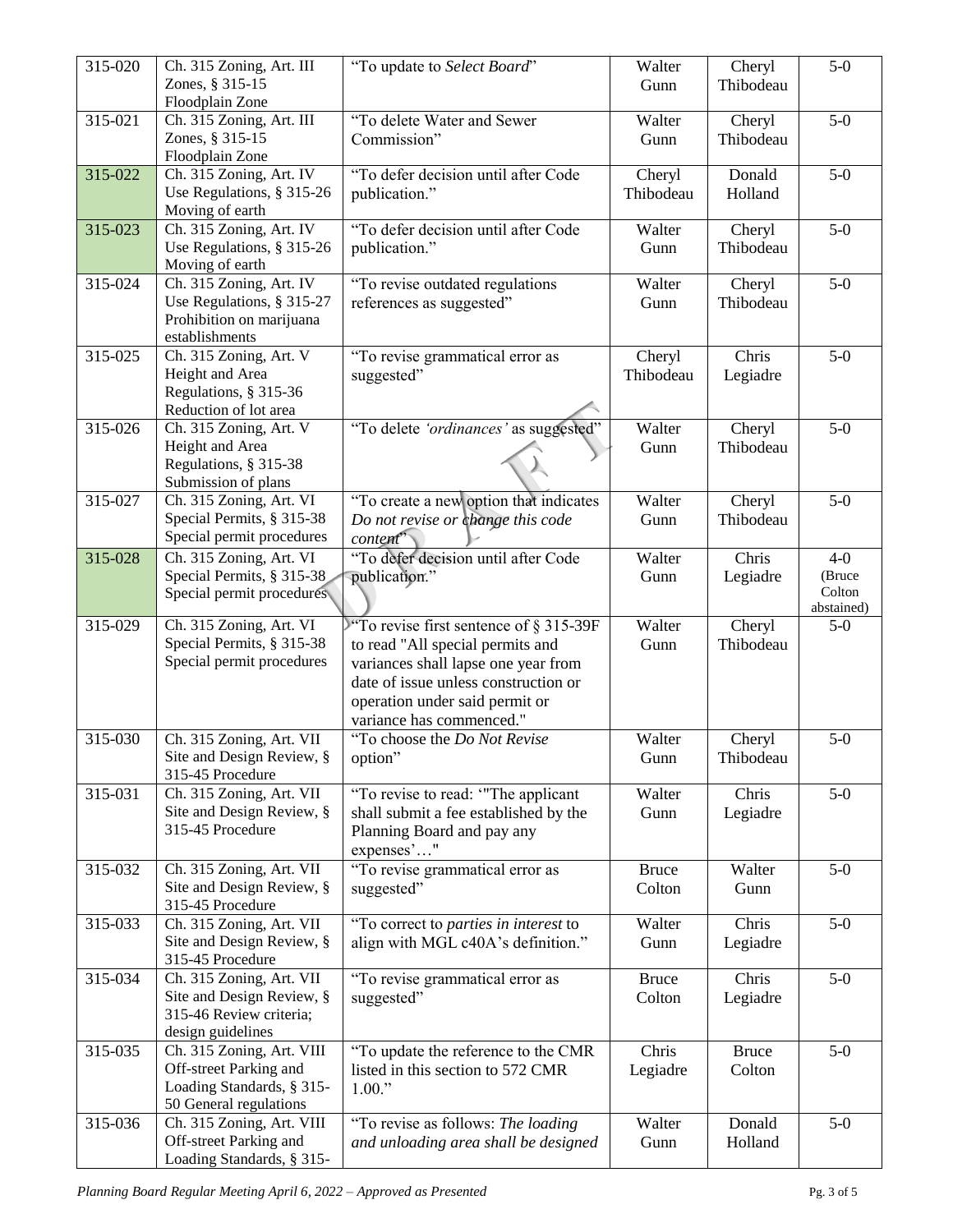|         | 56 Loading and unloading<br>requirements                                                                                                                            | and constructed to accommodate the<br>largest vehicles likely to service the<br>use of the property, but in no case<br>shall the area be less than 12 feet in<br>width and 25 feet in length, and the<br>area shall be a minimum of 300<br>square feet and have a minimum of 14<br>feet of overhead clearance from the<br>roadway grade."                                                          |                        |                     |       |
|---------|---------------------------------------------------------------------------------------------------------------------------------------------------------------------|----------------------------------------------------------------------------------------------------------------------------------------------------------------------------------------------------------------------------------------------------------------------------------------------------------------------------------------------------------------------------------------------------|------------------------|---------------------|-------|
| 315-037 | Ch. 315 Zoning, Art. IX<br><b>Sign Regulations</b>                                                                                                                  | "To defer decision until after Code<br>publication and refer to Town<br>Counsel."                                                                                                                                                                                                                                                                                                                  | Walter<br>Gunn         | Cheryl<br>Thibodeau | $5-0$ |
| 315-038 | Ch. 315 Zoning, Art. IX<br>Sign Regulations, § 315-<br>66 Administration and<br>enforcement                                                                         | "To change Building Inspector to<br><b>Building Commissioner."</b>                                                                                                                                                                                                                                                                                                                                 | <b>Bruce</b><br>Colton | Chris<br>Legiadre   | $5-0$ |
| 315-039 | Ch. 315 Zoning, Art. IX<br>Sign Regulations, § 315-<br>66 Administration and<br>enforcement                                                                         | "To delete the word Article 14"                                                                                                                                                                                                                                                                                                                                                                    | Walter<br>Gunn         | Donald<br>Holland   | $5-0$ |
| 315-040 | Ch. 315 Zoning, Art. IX<br>Sign Regulations, § 315-<br>66 Administration and<br>enforcement                                                                         | "To choose the Do Not Revise<br>option"                                                                                                                                                                                                                                                                                                                                                            | Walter<br>Gunn         | Donald<br>Holland   | $5-0$ |
| 315-041 | Ch. 315 Zoning, Art. IX<br>Sign Regulations, § 315-<br>66 Administration and<br>enforcement                                                                         | "To update the state agency's name to.<br>Office of Outdoor Advertising in the<br>State Department of Transportation."                                                                                                                                                                                                                                                                             | Walter<br>Gunn         | Chris<br>Legiadre   | $5-0$ |
| 315-042 | Ch. 315 Zoning, Art. IX<br>Sign Regulations, § 315-<br>66 Administration and<br>enforcement                                                                         | "To defer decision until after Code<br>publication."                                                                                                                                                                                                                                                                                                                                               | Walter<br>Gunn         | Donald<br>Holland   | $5-0$ |
| 315-043 | Ch. 315 Zoning, Art. X<br>Registered Marijuana<br>Dispensary and Off-Site<br>Medical Marijuana<br>Dispensary, § 315-67<br>Purposes                                  | "Update grammatical error per<br>Option 2's proposal to read: It is<br>recognized that medical marijuana<br>treatment centers and off-site medical<br>marijuana dispensaries may have<br>objectionable operational<br>characteristics and should be located<br>in such a way as to ensure the health,<br>safety, and general well-being of the<br>public as well as patients seeking<br>treatment. | Walter<br>Gunn         | Cheryl<br>Thibodeau | $5-0$ |
| 315-044 | Ch. 315 Zoning, Art. X<br>Registered Marijuana<br>Dispensary and Off-Site<br>Medical Marijuana<br>Dispensary, § 315-67<br>Purposes                                  | "To, in Article X and in the definition<br>of "registered marijuana dispensary"<br>in § 315-4 change "Department of<br>Public<br>Health," "Department of Health" and<br>"MDPH" to "Cannabis Control<br>Commission"."                                                                                                                                                                               | Walter<br>Gunn         | Cheryl<br>Thibodeau | $5-0$ |
| 315-045 | Ch. 315 Zoning, Art. X<br>Registered Marijuana<br>Dispensary and Off-Site<br>Medical Marijuana<br>Dispensary, § 315-68<br>Additional requirements<br>and conditions | "To endorse the change of the term<br>city official to Town official."                                                                                                                                                                                                                                                                                                                             | Walter<br>Gunn         | Cheryl<br>Thibodeau | $5-0$ |
| 315-046 | Ch. 315 Zoning, Art. X<br>Registered Marijuana<br>Dispensary and Off-Site                                                                                           | "To revise to read: in a Site and<br>Design Review"                                                                                                                                                                                                                                                                                                                                                | Walter<br>Gunn         | Cheryl<br>Thibodeau | $5-0$ |